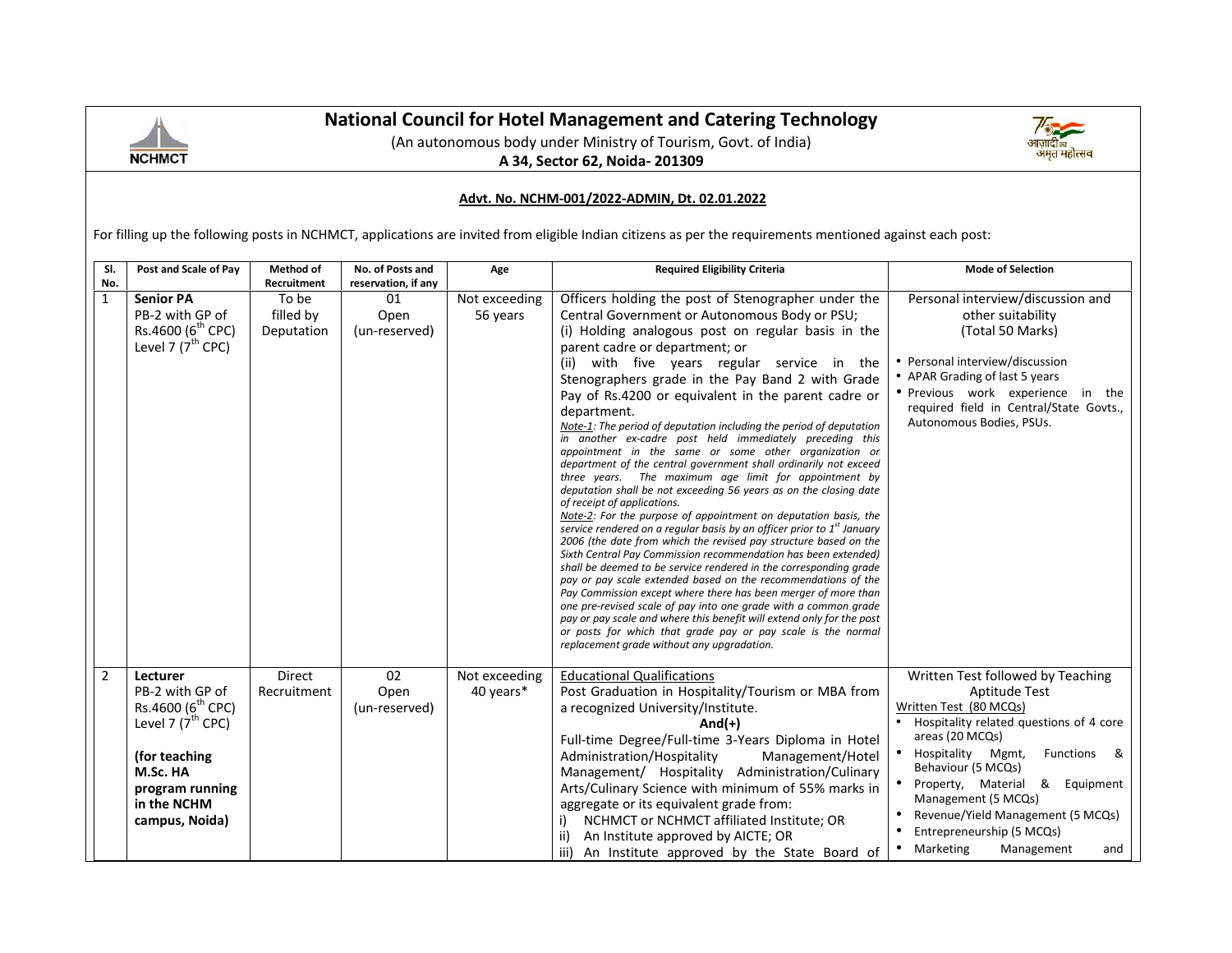| 3 | Direct<br><b>Assistant</b>                                                                                             | 01                    | Not exceeding | <b>Technical Education; OR</b><br>iv) An Institute affiliated to<br>University duly<br>recognized by UGC; OR<br>Central/State/Deemed<br>v)<br>to<br>be<br>University<br>recognized by UGC; OR<br>vi) Equivalent<br>Degree/Diploma<br>of<br>Foreign<br>University/ Institution recognized by AIU.<br>Desirable Qualification: Ph.D. Degree<br><b>AND</b><br><b>Essential Experience</b><br>At least 5 (five) years teaching experience in the<br>grade of Assistant Lecturer or equivalent (at UG/PG<br>level program) from an Institute affiliated to<br>NCHMCT/AICTE/SBTE/Recognized University.<br>OR<br>At least 7 (seven) years total experience (teaching<br>and industry together) including 3 years experience<br>in Teaching/ Training of a 3 star/Heritage or above<br>category approved hotel.<br><b>Essential Qualifications</b>                                                                              | Hospitality Marketing (5 MCQs)<br>HR Management in Hospitality (5<br>MCQs)<br>Union Mgt, Behavioural Issues &<br>Employee Retention (5 MCQs)<br>Production & Operations Mgmt. (5<br>MCQs)<br>Managerial Economics (5 MCQs)<br>Research<br>Methodology<br>and<br>Quantitative Techniques (5 MCQs)<br>Teaching Methodology (5 MCQs)<br>Reasoning & Logical Deduction/<br>Conclusion (5 MCQs)<br><b>Teaching Aptitude Test:</b><br>(only for shortlisted candidates)<br>• Communication (verbal/vocal/visual)<br>• Teaching Aptitude (role play)<br>Written Test followed by Personal     |
|---|------------------------------------------------------------------------------------------------------------------------|-----------------------|---------------|--------------------------------------------------------------------------------------------------------------------------------------------------------------------------------------------------------------------------------------------------------------------------------------------------------------------------------------------------------------------------------------------------------------------------------------------------------------------------------------------------------------------------------------------------------------------------------------------------------------------------------------------------------------------------------------------------------------------------------------------------------------------------------------------------------------------------------------------------------------------------------------------------------------------------|----------------------------------------------------------------------------------------------------------------------------------------------------------------------------------------------------------------------------------------------------------------------------------------------------------------------------------------------------------------------------------------------------------------------------------------------------------------------------------------------------------------------------------------------------------------------------------------|
|   | Director (Studies)<br>Recruitment<br>PB-2 with GP of<br>Rs.4600 (6 <sup>th</sup> CPC)<br>Level 7 $(7^{\text{th}}$ CPC) | Open<br>(un-reserved) | 40 years.     | Full-time Degree/Full-time 3-Years Diploma in Hotel<br>Administration/Hospitality<br>Management/Hotel<br>Management/Hospitality<br>Administration/Culinary<br>Arts/Culinary Science with minimum of 55% marks in<br>aggregate or its equivalent grade from:<br>NCHMCT or NCHMCT affiliated Institute; OR<br>i)<br>ii)<br>An Institute approved by AICTE; OR<br>iii)<br>An Institute approved by the State Board of<br><b>Technical Education; OR</b><br>An Institute affiliated to University duly<br>iv)<br>recognized by UGC; OR<br>Central/State/Deemed<br>v)<br>to<br>be<br>University<br>recognized by UGC; OR<br>Equivalent<br>Degree/Diploma<br>of<br>foreign<br>vi)<br>University/Institution recognized by AIU.<br>Ability to use Computer is an essential qualification.<br><b>Essential Experience</b><br>Total 5 years experience out of which 3 years<br>teaching experience to UG and above is compulsory. | Interview/discussion<br>Written Test (80 MCQs)<br>• Hospitality related questions from 4<br>core areas (40 MCQs)<br>. Logical Conclusion and General<br>Intelligence (15 MCQs)<br>General Arithmetic (10 MCQs)<br>General English (5 MCQs)<br>Exam and Evaluation related (10<br>MCQ <sub>S</sub> )<br>Drafting of one letter/ application and<br><b>Official Noting</b><br>Personal Interview/discussion:<br>(only for shortlisted candidates)<br>To be assessed on Appearance, General<br>Etiquettes, Communication,<br>Resource-<br>fulness and knowledge of subject &<br>computer. |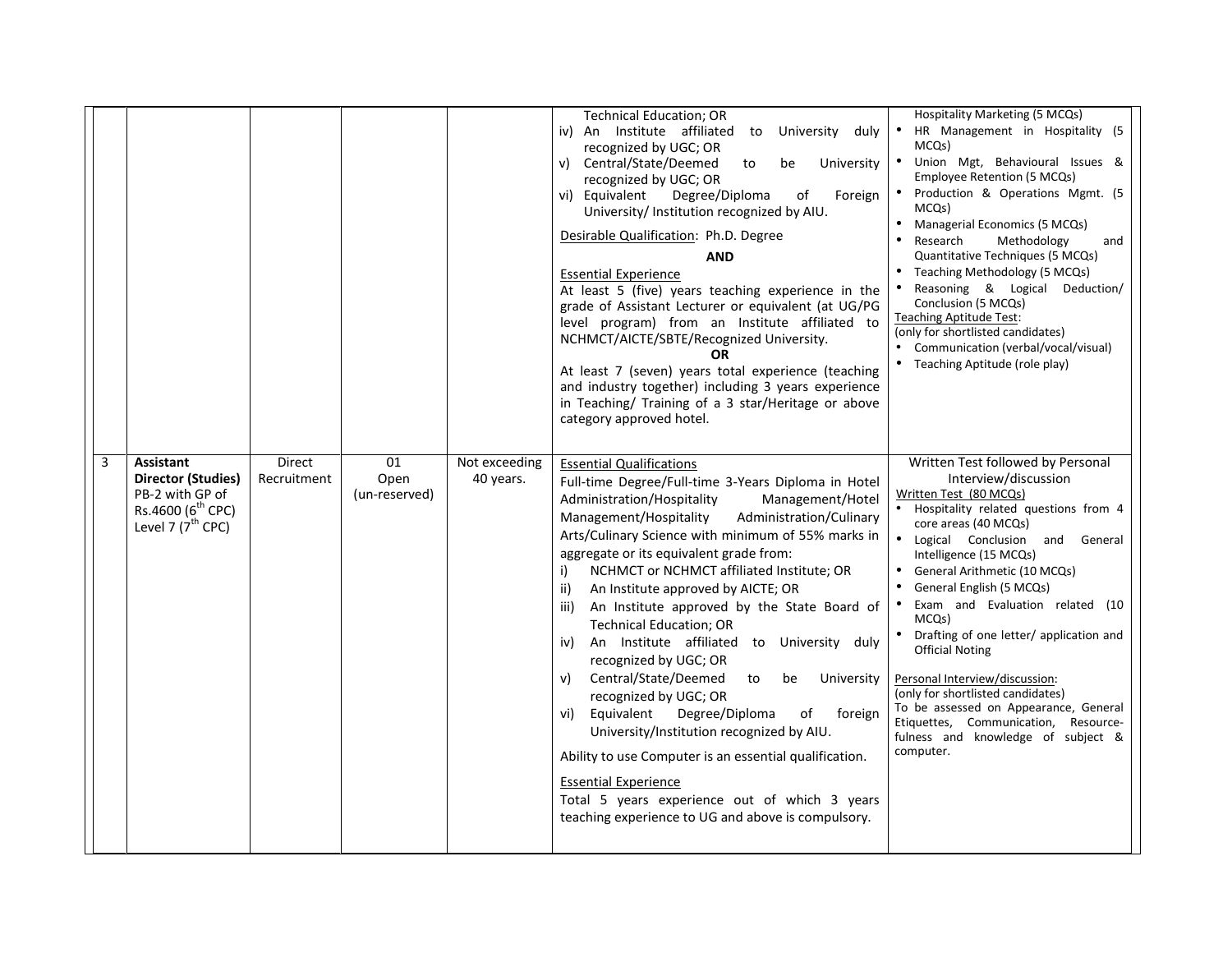|    | <b>Accountant</b><br>PB-2 with GP of<br>Rs.4200 (6 <sup>th</sup> CPC)<br>Level 6 $(7^{\text{th}}$ CPC)                           | <b>Direct</b><br>Recruitment | 02<br>(1 post reserved<br>for OBC and<br>1 post is UR but<br>reserved for<br>Differently<br>Abled person<br>with Hearing<br>Impairment | Not exceeding<br>32 years<br>(Upper age limit<br>for $OBC - 3$ years<br>and for Differently<br>Abled $-10$ years) | <b>Essential Qualifications &amp; Experience</b><br>Graduate in Commerce with 5 years experience in<br>commercial organization or educational institution or<br>a government office; OR<br>SAS Accountant with 2 years experience.                                                                                                                                                                       | Written Test followed by Personal<br>Interview/Discussion<br>Written Test (80 MCQs)<br>• Numeric Aptitude (10 MCQs)<br>General English (5 MCQs)<br>$\bullet$<br>General Knowledge (5 MCQs)<br>Accounts related and Service Aptitude<br>(40 MCQs)<br>• Drafting of one letter/ application and<br><b>Official Noting</b><br>Personal Interview/Discussion<br>(only for shortlisted candidates)                                      |
|----|----------------------------------------------------------------------------------------------------------------------------------|------------------------------|----------------------------------------------------------------------------------------------------------------------------------------|-------------------------------------------------------------------------------------------------------------------|----------------------------------------------------------------------------------------------------------------------------------------------------------------------------------------------------------------------------------------------------------------------------------------------------------------------------------------------------------------------------------------------------------|------------------------------------------------------------------------------------------------------------------------------------------------------------------------------------------------------------------------------------------------------------------------------------------------------------------------------------------------------------------------------------------------------------------------------------|
| 5  | Stenographer<br>Grade 'C'<br>PB-2 with GP of<br>Rs.4200 (6 <sup>th</sup> CPC)<br>Level 6 $(7^{\text{th}}$ CPC)                   | <b>Direct</b><br>Recruitment | 01<br>Open<br>(un-reserved)                                                                                                            | Not exceeding<br>32 years                                                                                         | <b>Essential Qualifications &amp; Experience</b><br>Graduate of a recognized University with Shorthand<br>speed of 100/120 wpm in English and typewriting<br>respectively, to be evidenced by a skill test, with 5<br>years experience in the line having completed<br>Certificate Course in Stenography from a recognized<br>training Institute.<br>Ability to use computer as essential qualification. | Written Test followed by Shorthand<br>Speed & Typing Skill Test<br>Written Test (90 MCQs)<br>• General English (30 MCQs)<br>• General Knowledge (30 MCQs)<br>• Service Aptitude (30 MCQs)<br>Drafting of one letter/notice/note<br>$\bullet$<br>Shorthand & Typing Skill Test: 20 Marks<br>(only for shortlisted candidates)<br>5 minutes English dictation @ 100 wpm<br>(500 words) and translation on computer<br>in 30 minutes. |
| 6. | Librarian &<br><b>Information</b><br><b>Assistant</b><br>PB-2 with GP of<br>Rs.4200 (6 <sup>th</sup> CPC)<br>Level 6 $(7th$ CPC) | <b>Direct</b><br>Recruitment | 01<br>Open<br>(un-reserved)                                                                                                            | Not exceeding<br>30 years*                                                                                        | <b>Essential Qualifications &amp; Experience</b><br>Degree in Library Science from a recognized<br>University or Graduate with Diploma in Library<br>Science from recognized University with 3 years<br>experience of working in a Library.<br>Desirable<br>Certificate Course in Computer                                                                                                               | Written Test (100 MCQs)<br>General English (10 MCQs)<br>$\bullet$<br>General Knowledge (15 MCQs)<br>$\bullet$<br>• Library related (60 MCQs)<br>• General service aptitude (15 MCQs)                                                                                                                                                                                                                                               |

\* For the regular appointment to the posts of (i) Lecturer and (ii) Librarian & Information Assistant, persons who are working in this Council on contractual/outsourced *basis against these posts, age relaxation for the period they worked on contractual/outsourced basis in the Council + 3 years will be extended as a one-time measure.*

General:

1) The prescribed application format is given on the Council's website **www.nchm.gov.in** and interested/eligible candidates must apply in the prescribed format only attaching therewith recent passport size photograph as well as copies of all the relevant documents in support of date of birth, qualification, experience, etc.

2) In the case of employee of Central/State Govts./Autonomous Bodies/PSUs, only such candidates should apply who are willing to come on Deputation basis and while forwarding by the employer, the application should be accompanied by attested copies of ACRs/APARs for the last 5 years.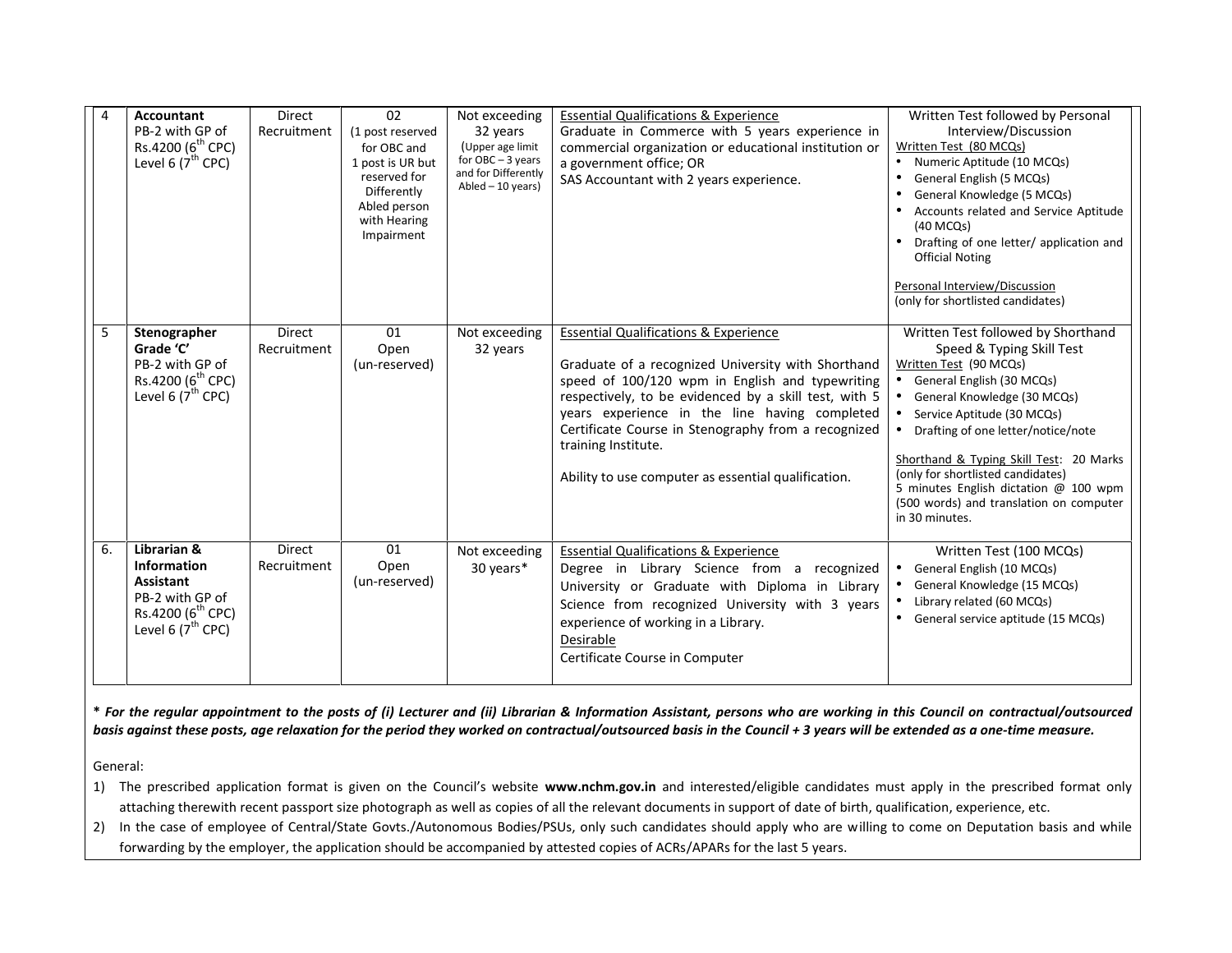3) The application should be addressed to Director (A&F), NCHMCT on the above given address superscribing on the top of the envelope as "Application for the post of  $\overline{v}$ .

4) Applications along with all enclosures must reach this Council by **28th January 2022** positively.

5) No TA/DA will be paid to the candidates who will be called for written test/skill test/personal interview/discussion.

6) The Council reserves the right to shortlist the applications, fill or not to fill any vacancy.

7) Candidates who wish to apply for more than one post should apply separately for each category of post.

### **CLARIFICATION**

**The General Instruction No.2 above is only for the post of Sr.PA. For rest of the posts where method of selection is 'Direct Recruitment', the employees of Central/State Govts./ Autonomous Bodies/PSUs should apply through Proper Channel or submit NOC at the time of Interview/Skill Test.**

**Accordingly, the last date of submission of application is extended till 15th February 2022**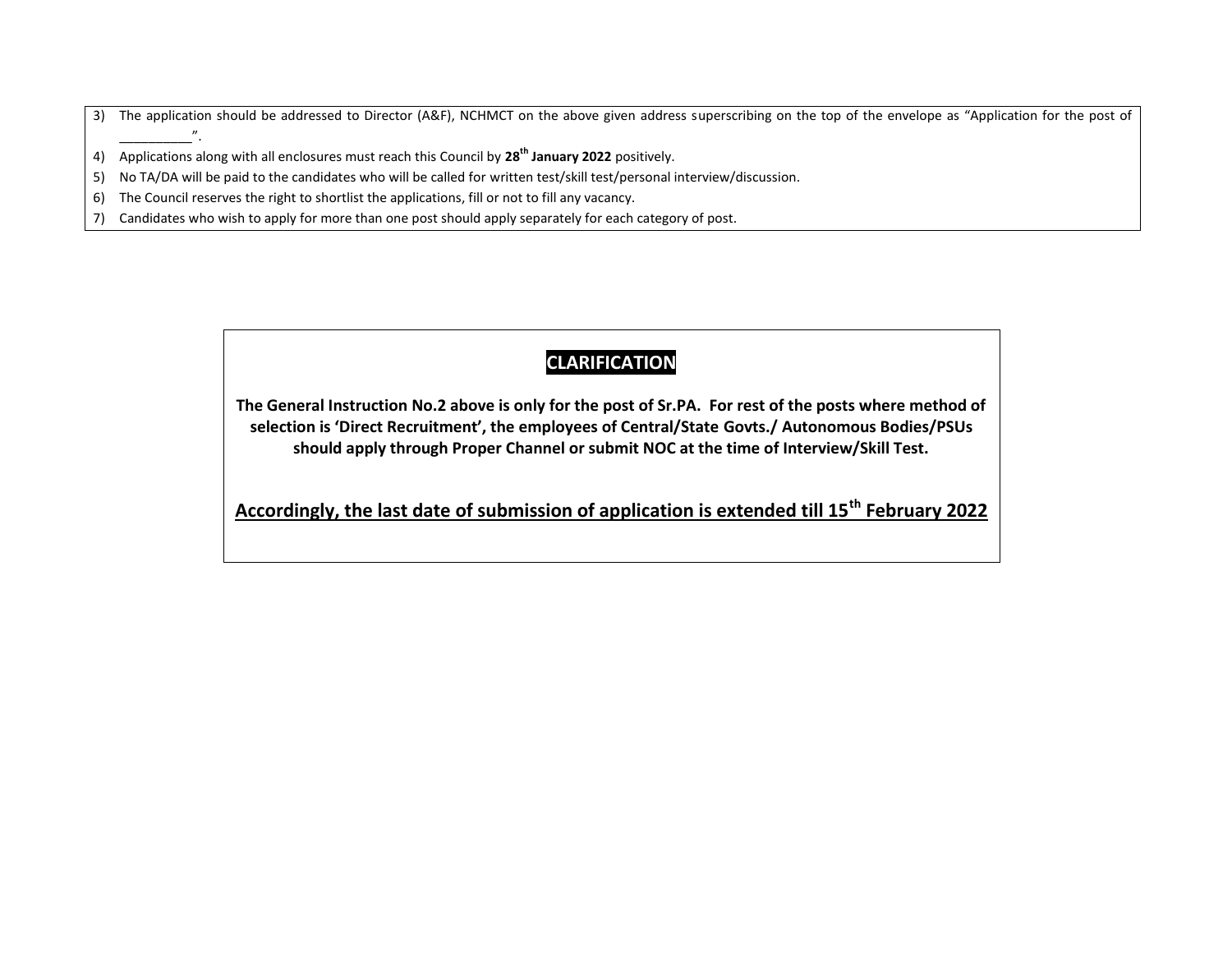# National Council for Hotel Management & Catering Technology, NOIDA

## Application Format for Direct Recruitment Posts

| Advertisement No.: NCHM-001/2022-ADMIN | <b>Closing Date</b> | : 28/01/2022                                                                       |
|----------------------------------------|---------------------|------------------------------------------------------------------------------------|
| <b>Post Applied for</b><br>$\cdot$ :   |                     | <b>Paste Recent</b><br><b>Passport Size</b><br>Photograph<br>with self<br>attested |

| 01             | Name of the Candidate<br>(in Block Letters) |                                                                               |                             |       |                      |             |  |
|----------------|---------------------------------------------|-------------------------------------------------------------------------------|-----------------------------|-------|----------------------|-------------|--|
|                |                                             |                                                                               |                             |       | Age as on 28/01/2022 |             |  |
| 02             | Date of Birth (DD/MM/YYYY)                  |                                                                               |                             | Years | <b>Months</b>        | <b>Days</b> |  |
| 03             | <b>Father's Name</b>                        |                                                                               |                             |       |                      |             |  |
| 04             | <b>Nationality</b>                          |                                                                               |                             |       |                      |             |  |
| 0 <sub>5</sub> | Gender                                      |                                                                               | Male / Female / Transgender |       |                      |             |  |
| 06             | <b>Marital Status</b>                       |                                                                               | <b>Married / Unmarried</b>  |       |                      |             |  |
| 07             | Category                                    |                                                                               | UR / OBC / SC / ST          |       |                      |             |  |
| 07.a           |                                             | If UR, Whether under EWS Category?<br>(if Yes, enclose necessary attachments) | Yes / NO                    |       |                      |             |  |
| 08             | <b>Whether Physically Challenged?</b>       | (if Yes, enclose necessary attachments)                                       | Yes / NO                    |       |                      |             |  |
| 09             | <b>Whether Ex. Serviceman?</b>              | (if Yes, enclose necessary attachments)                                       | Yes / NO                    |       |                      |             |  |
| 10.a           | <b>Present / Communication Address</b>      |                                                                               |                             |       |                      |             |  |
| 10.b           | <b>Permanent Address</b>                    |                                                                               |                             |       |                      |             |  |
|                |                                             | <b>Telephone</b>                                                              |                             |       |                      |             |  |
| 11             | <b>Contact No.</b>                          | Mobile No.                                                                    |                             |       |                      |             |  |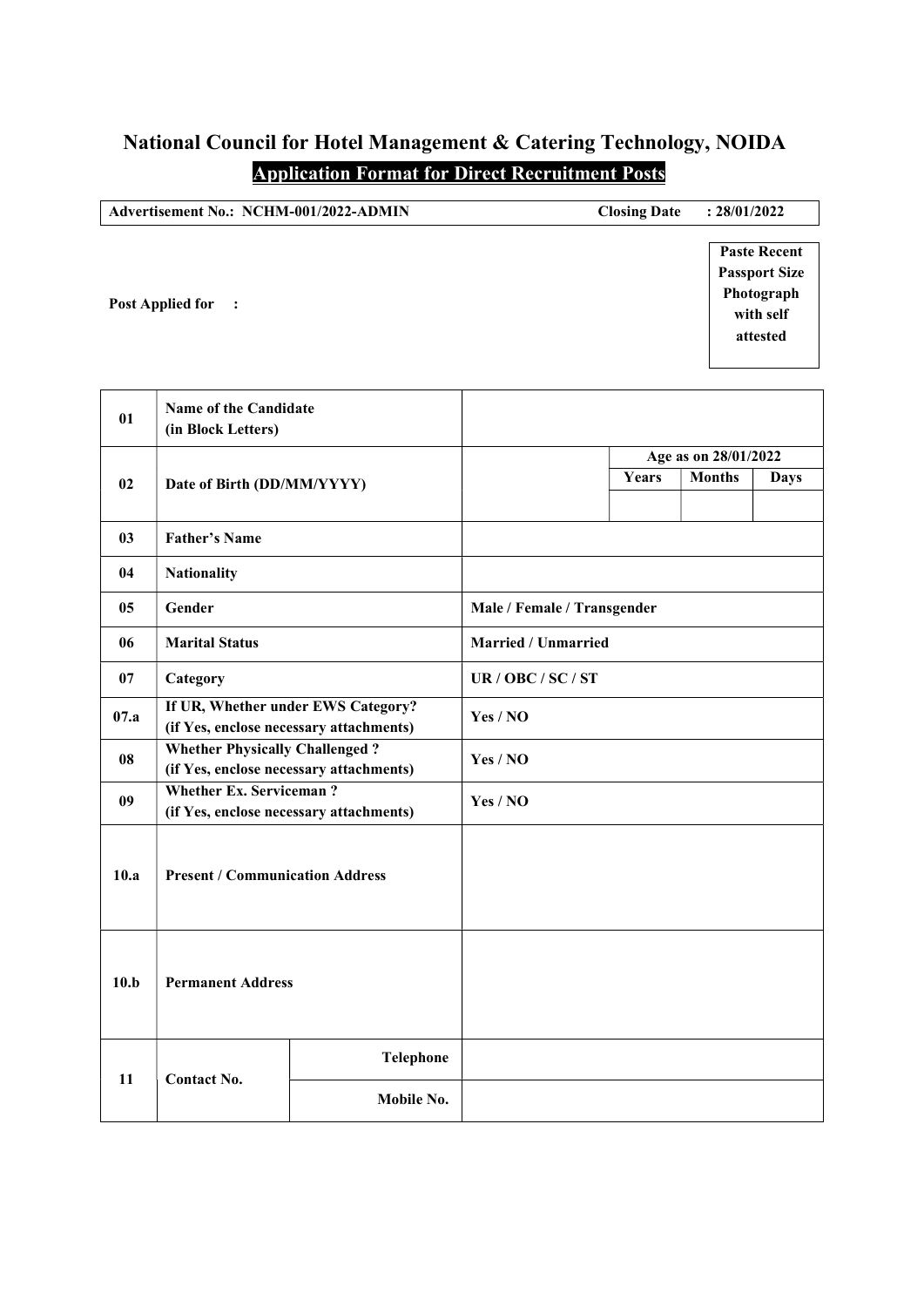| 12             | E-mail id.                                                                                                            |                  |                        |                                         |                |                                                   |
|----------------|-----------------------------------------------------------------------------------------------------------------------|------------------|------------------------|-----------------------------------------|----------------|---------------------------------------------------|
|                | 13. Educational Qualifications (Use additional sheets, if required)                                                   |                  |                        |                                         |                |                                                   |
| S.No.          | <b>Examination Passed</b>                                                                                             |                  | <b>Year of Passing</b> | <b>Board/University/</b><br>Institution |                | Division/ Grade/<br>Percentage of<br><b>Marks</b> |
| 01             |                                                                                                                       |                  |                        |                                         |                |                                                   |
| 02             |                                                                                                                       |                  |                        |                                         |                |                                                   |
| 0 <sub>3</sub> |                                                                                                                       |                  |                        |                                         |                |                                                   |
| 04             |                                                                                                                       |                  |                        |                                         |                |                                                   |
| 05             |                                                                                                                       |                  |                        |                                         |                |                                                   |
|                | 14. Experience Details<br>(in chronological order beginning from the present job. Use additional sheets, if required) |                  |                        |                                         |                |                                                   |
| S.No.          | Name of the<br>Organisation                                                                                           | <b>Post Held</b> | Pay Drawn              | From                                    | T <sub>0</sub> | <b>Nature of</b><br><b>Duties</b>                 |

| <b>DITO.</b> | Organisation | 1 ost fittu | Lay Diawn | ттош | $\mathbf{v}$ | <b>Duties</b> |
|--------------|--------------|-------------|-----------|------|--------------|---------------|
| 01           |              |             |           |      |              |               |
| 02           |              |             |           |      |              |               |
| 03           |              |             |           |      |              |               |
| 04           |              |             |           |      |              |               |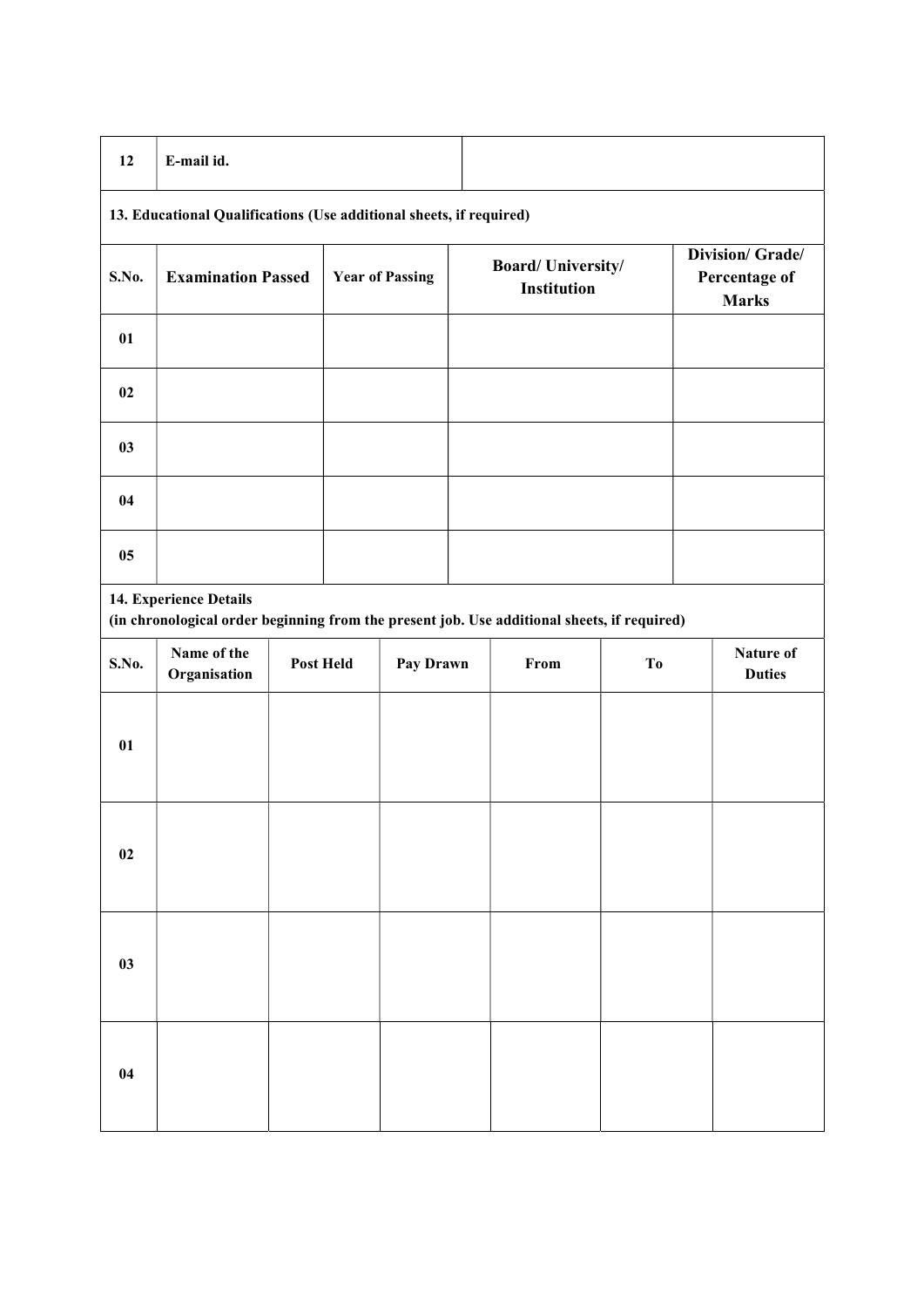|                                   | 15. Training Programme Attended, if any (Use additional sheets, if required) |              |                 |                                  |                |  |
|-----------------------------------|------------------------------------------------------------------------------|--------------|-----------------|----------------------------------|----------------|--|
| S.No.                             | Name of the                                                                  | Organised by | <b>Duration</b> | <b>Period of Training</b>        |                |  |
|                                   | Training                                                                     |              |                 | From                             | T <sub>o</sub> |  |
| 01                                |                                                                              |              |                 |                                  |                |  |
| 02                                |                                                                              |              |                 |                                  |                |  |
|                                   | 16. Any other relevant information (Use additional sheets, if required)      |              |                 |                                  |                |  |
|                                   | 17. List of enclosures                                                       |              |                 |                                  |                |  |
|                                   | <b>Documents Required</b>                                                    |              |                 | <b>Enclosed Document Details</b> |                |  |
|                                   | a. Educational Qualifications proof                                          |              |                 |                                  |                |  |
|                                   | b. Date of Birth proof                                                       |              |                 |                                  |                |  |
| c. Category proof (if applicable) |                                                                              |              |                 |                                  |                |  |
|                                   | d. Disability proof (if applicable)                                          |              |                 |                                  |                |  |
|                                   | e. Experience proof                                                          |              |                 |                                  |                |  |

#### Declaration:

I declare and fully understand that in the event of any information furnished in this application being found to be false, misleading or incorrect at any stage, my application/candidature is liable to be summarily rejected and if I am already appointed, my services are liable to be terminated without any notice as per the Act/ Statutes, etc., and other applicable rules of Government of India. I also hereby declare that I have never been convicted for any offences and there are no criminal/ departmental proceedings pending/ contemplated against me.

Place: (Signature of the Applicant) Date: Name : . . . . . . . . . . . .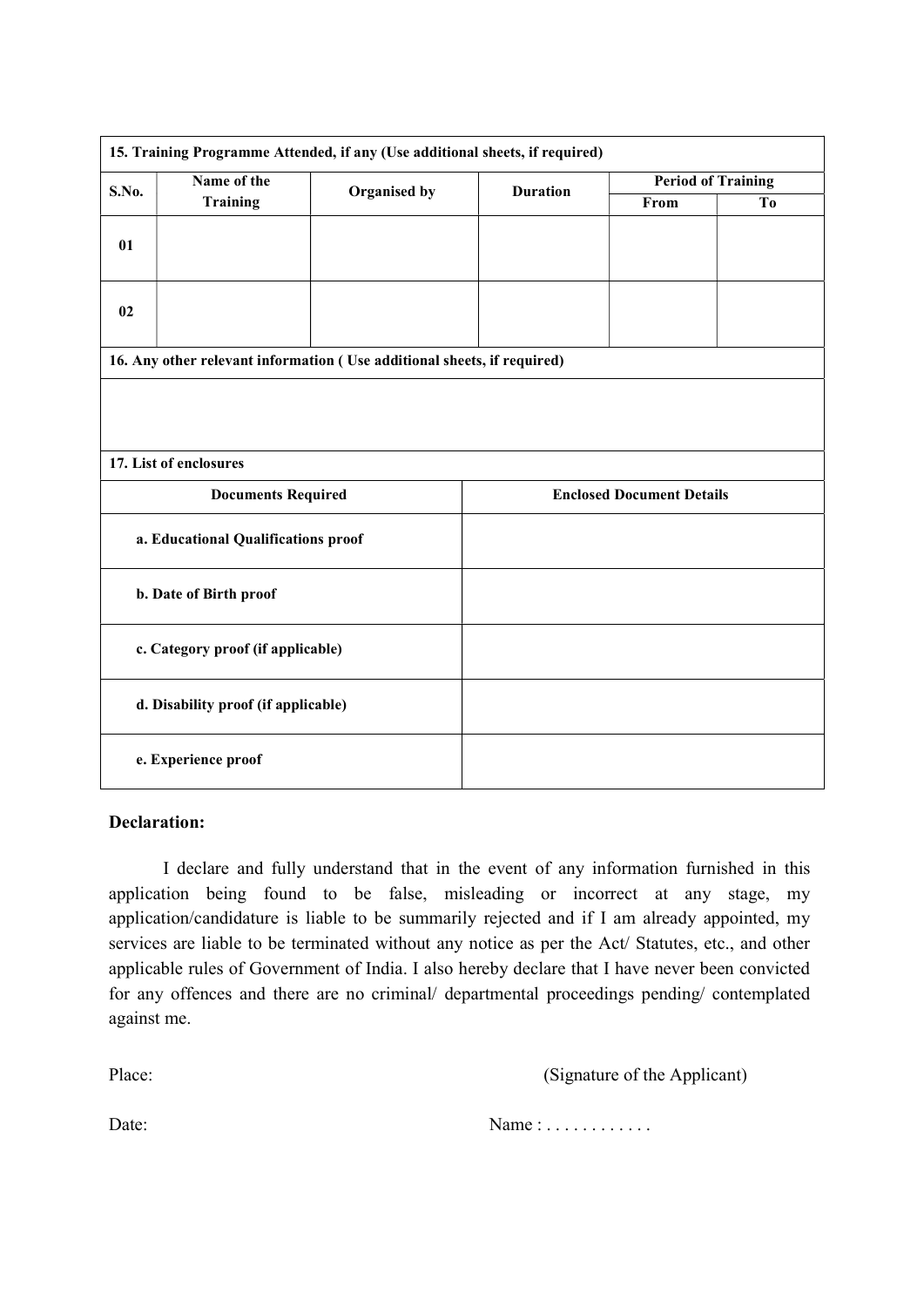### National Council for Hotel Management & Catering Technology, NOIDA

### Application Format for Deputation Posts

| Advertisement No.: NCHM-001/2022-ADMIN | : 28/01/2022<br><b>Closing Date</b>         |
|----------------------------------------|---------------------------------------------|
|                                        | <b>Paste Recent</b><br><b>Passport Size</b> |
| Post Applied for : Senior PA           | Photograph<br>with self<br>attested         |

| 01 | <b>NAME AND ADDRESS</b>                                                                           |                                                     |
|----|---------------------------------------------------------------------------------------------------|-----------------------------------------------------|
|    | (IN BLOCK LETTERS)                                                                                |                                                     |
|    |                                                                                                   |                                                     |
|    |                                                                                                   |                                                     |
|    |                                                                                                   |                                                     |
| 02 | Date of Birth                                                                                     |                                                     |
|    | (in Christian era)                                                                                |                                                     |
| 03 | Date of entry into service<br>(i)<br>(ii) Date of Retirement under Central / State<br>Govt. Rules | (i)<br>(ii)                                         |
| 04 | <b>Educational Qualifications</b>                                                                 |                                                     |
|    |                                                                                                   |                                                     |
|    |                                                                                                   |                                                     |
| 05 | Whether educational and other Qualifications                                                      |                                                     |
|    | required for the post are satisfied ? (if any                                                     |                                                     |
|    | qualification has been treated as equivalent to                                                   |                                                     |
|    | the one prescribed in in the rules, state the                                                     |                                                     |
|    | authority for the same                                                                            |                                                     |
|    | /Experience<br>Qualification<br>Required<br><b>as</b>                                             |                                                     |
|    | mentioned in the advertisement / vacancy                                                          | Qualification / Experience possessed by the Officer |
|    | circular                                                                                          |                                                     |
|    | <b>Essential</b>                                                                                  | <b>Essential</b>                                    |
|    | A) Qualification                                                                                  | A) Qualification                                    |
|    |                                                                                                   |                                                     |
|    | <b>B)</b> Experience                                                                              | <b>B)</b> Experience                                |
|    |                                                                                                   |                                                     |
|    |                                                                                                   |                                                     |
|    | <b>Desirable</b>                                                                                  |                                                     |
|    | A) Qualification                                                                                  | A) Qualification                                    |
|    |                                                                                                   |                                                     |
|    |                                                                                                   |                                                     |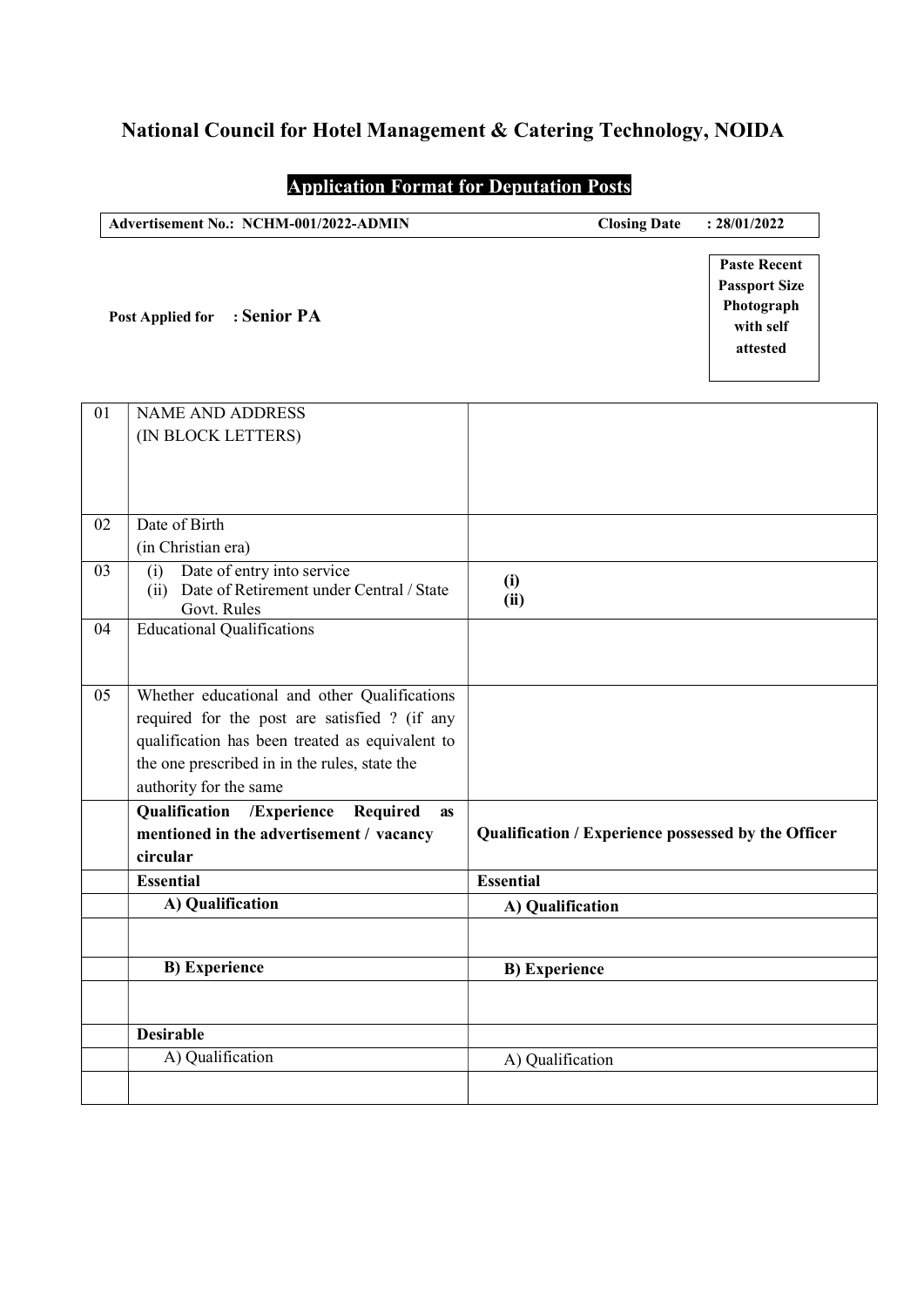| B) Experience                                   |                                                                                                                                                                                                                                                                                                                                    |                                |                                                                                                                                                                                                                                  |    | B) Experience                                                                                             |      |                                                |  |
|-------------------------------------------------|------------------------------------------------------------------------------------------------------------------------------------------------------------------------------------------------------------------------------------------------------------------------------------------------------------------------------------|--------------------------------|----------------------------------------------------------------------------------------------------------------------------------------------------------------------------------------------------------------------------------|----|-----------------------------------------------------------------------------------------------------------|------|------------------------------------------------|--|
|                                                 |                                                                                                                                                                                                                                                                                                                                    |                                |                                                                                                                                                                                                                                  |    |                                                                                                           |      |                                                |  |
| 5.1                                             | Note: This column needs to be amplified to indicate Essential and Desirable Qualifications as mentioned in<br>the RRs by the Administrative Ministry/Department /Office at the time of issue of circular and issue of<br>advertisement in the Employment News.                                                                     |                                |                                                                                                                                                                                                                                  |    |                                                                                                           |      |                                                |  |
| 5.2                                             |                                                                                                                                                                                                                                                                                                                                    | indicated by the Candidate     | In the case of degree and Post-graduate qualifications elective/main subjects and subsidiary subjects may be                                                                                                                     |    |                                                                                                           |      |                                                |  |
| 06<br>6.1                                       | Please state clearly whether in the light of<br>entries made by you above, you meet the<br>requirement of the post<br>Note: Borrowing Departments are to provide their specific comments/views confirming the relevant<br>Essential Qualification / Work experience possessed by the candidate (as indicated in the Bio-data) with |                                |                                                                                                                                                                                                                                  |    |                                                                                                           |      |                                                |  |
| 07                                              |                                                                                                                                                                                                                                                                                                                                    | reference to the post applied. | Details of employment in Chronological order, Enclose a separate sheet, duly authenticated by your                                                                                                                               |    |                                                                                                           |      |                                                |  |
|                                                 |                                                                                                                                                                                                                                                                                                                                    |                                | signature, if the space is below is insufficient                                                                                                                                                                                 |    |                                                                                                           |      |                                                |  |
|                                                 | Office/Inst/<br>Organ.                                                                                                                                                                                                                                                                                                             | <b>Post Held</b>               | From                                                                                                                                                                                                                             | To | Scale of Pay &<br><b>Basic Pay</b>                                                                        |      | <b>Nature of Duties (IN</b><br><b>DETAIL</b> ) |  |
|                                                 |                                                                                                                                                                                                                                                                                                                                    |                                |                                                                                                                                                                                                                                  |    | *Important: Pay in the Cell and Level of pay matrix granted under ACP/MACP is personal to the officer and |      |                                                |  |
|                                                 | may be indicated as below.                                                                                                                                                                                                                                                                                                         |                                | therefore, should not be mentioned. Only level in pay matrix of the post held on regular basis to the mentioned<br>Details of ACP/MACP with present level in the pay matrix where such benefits have been drawn by the candidate |    |                                                                                                           |      |                                                |  |
|                                                 | Level and Pay in pay matrix under ACP/<br><b>Office / Institution</b><br><b>MACP</b> Scheme                                                                                                                                                                                                                                        |                                |                                                                                                                                                                                                                                  |    |                                                                                                           | From | T <sub>0</sub>                                 |  |
| Nature of present employment i.e Adhoc or<br>08 |                                                                                                                                                                                                                                                                                                                                    |                                |                                                                                                                                                                                                                                  |    |                                                                                                           |      |                                                |  |
| 09                                              | Temporary or Permanent<br>In case present employment is held on<br>deputation / Contract basis, Please state                                                                                                                                                                                                                       |                                |                                                                                                                                                                                                                                  |    |                                                                                                           |      |                                                |  |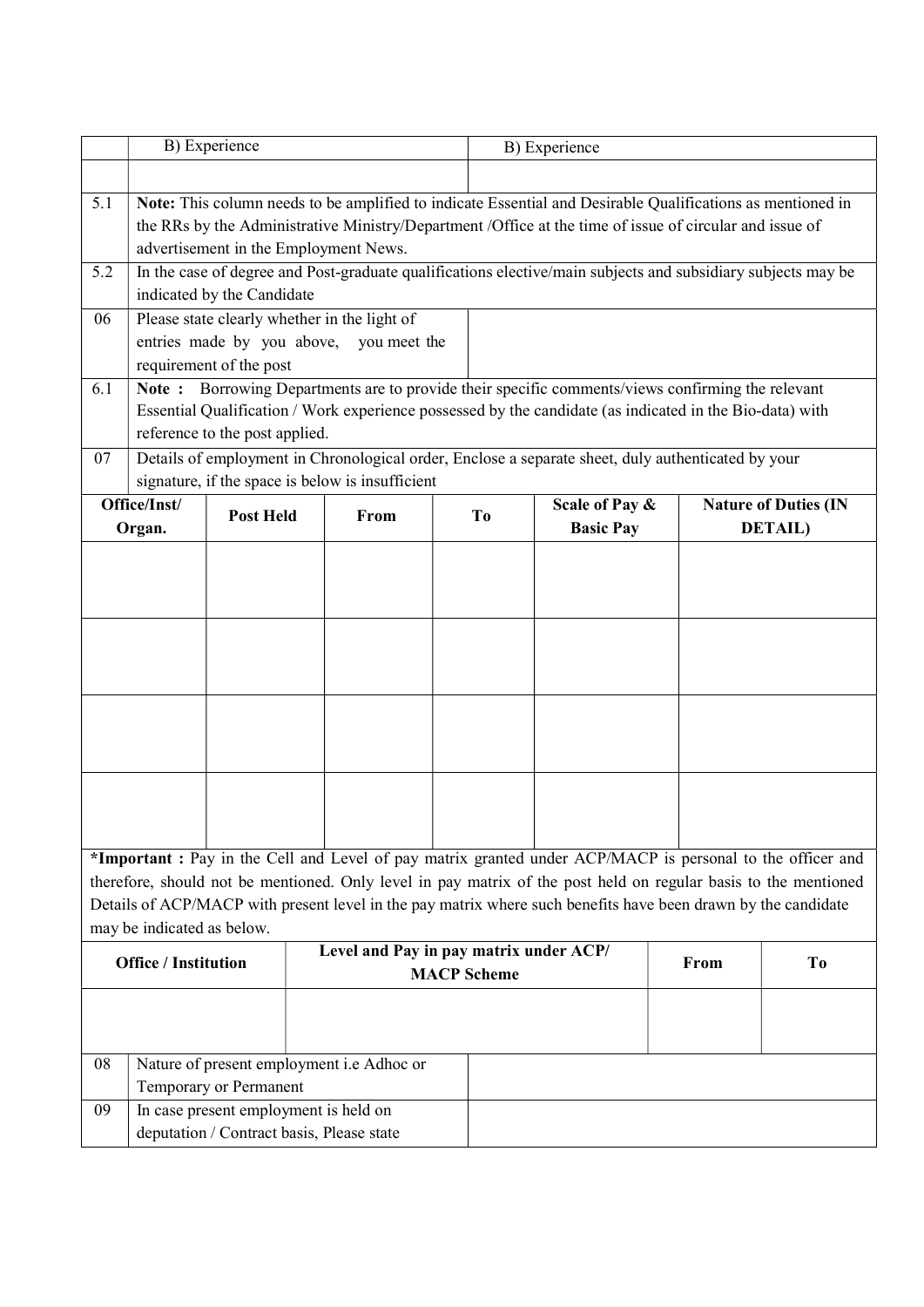| a) The date of initial<br>b)<br>appointment    |                                                                                                                                                         | on deputation / contract | Period of appointment | Name of the parent<br>$\mathbf{c})$<br>office / Organisation to<br>which the applicant<br>belongs | d) Name of the post and<br>pay of the post held in<br>substantive capacity in<br>the parent organisation                                                                                                                        |
|------------------------------------------------|---------------------------------------------------------------------------------------------------------------------------------------------------------|--------------------------|-----------------------|---------------------------------------------------------------------------------------------------|---------------------------------------------------------------------------------------------------------------------------------------------------------------------------------------------------------------------------------|
|                                                |                                                                                                                                                         |                          |                       |                                                                                                   |                                                                                                                                                                                                                                 |
| 9.1                                            |                                                                                                                                                         |                          |                       |                                                                                                   | Note: In case of the officers already on deputation, the applications of such officer should be forwarded by<br>the present cadre / department along with cadre clearance, vigilance clearance and Integrity certificate        |
| 9.2                                            |                                                                                                                                                         |                          |                       |                                                                                                   | Note: Information under column $9(C)$ & $9(d)$ above must be given in all cases where a person is holding a<br>post on deputation outside the cadre/organization but still maintaining a lien in his parent cadre/organization. |
| 10                                             | If any post held on deputation in the past by the<br>applicant, date of return from the last<br>deputation and other details                            |                          |                       |                                                                                                   |                                                                                                                                                                                                                                 |
| 11                                             | Additional details about present employment<br>Please state whether working under (indicate<br>the name of your employer against the relevant<br>column |                          |                       |                                                                                                   |                                                                                                                                                                                                                                 |
|                                                | a) Central Govt.<br>b) State Govt.                                                                                                                      |                          |                       |                                                                                                   |                                                                                                                                                                                                                                 |
|                                                | c) Autonomous Organisation                                                                                                                              |                          |                       |                                                                                                   |                                                                                                                                                                                                                                 |
|                                                | d) Universities<br>e) Others                                                                                                                            |                          |                       |                                                                                                   |                                                                                                                                                                                                                                 |
| 12                                             | Please state whether you are working in the                                                                                                             |                          |                       |                                                                                                   |                                                                                                                                                                                                                                 |
|                                                | same department and are in the feeder grade or<br>feeder to feeder grade                                                                                |                          |                       |                                                                                                   |                                                                                                                                                                                                                                 |
| 13                                             | Are you in revised scale of pay ? If yes, give<br>the date from which the revision took place and<br>also indicate the pre-revised scale                |                          |                       |                                                                                                   |                                                                                                                                                                                                                                 |
| 14                                             | Total emoluments per month not drawn                                                                                                                    |                          |                       |                                                                                                   |                                                                                                                                                                                                                                 |
|                                                | <b>Level in Pay Matrix</b>                                                                                                                              |                          |                       | Pay Drawn                                                                                         | <b>Total Emoluments</b>                                                                                                                                                                                                         |
| 15                                             |                                                                                                                                                         |                          |                       | the latest salary slip issued by the Organization showing the following details may be enclosed   | In case the applicant belongs to an organization which is not following the Central Government Pay Scales,                                                                                                                      |
| Pay in the pay matrix and rate of<br>increment |                                                                                                                                                         |                          |                       | Dearness pay / interim relief / other<br>allowances etc. (with breakup details)                   | <b>Total Emoluments</b>                                                                                                                                                                                                         |
|                                                |                                                                                                                                                         |                          |                       |                                                                                                   | -                                                                                                                                                                                                                               |
| 16A                                            | Additional information, if any, which you<br>would like to mention in support of your<br>suitability for the post. (This among other                    |                          |                       |                                                                                                   |                                                                                                                                                                                                                                 |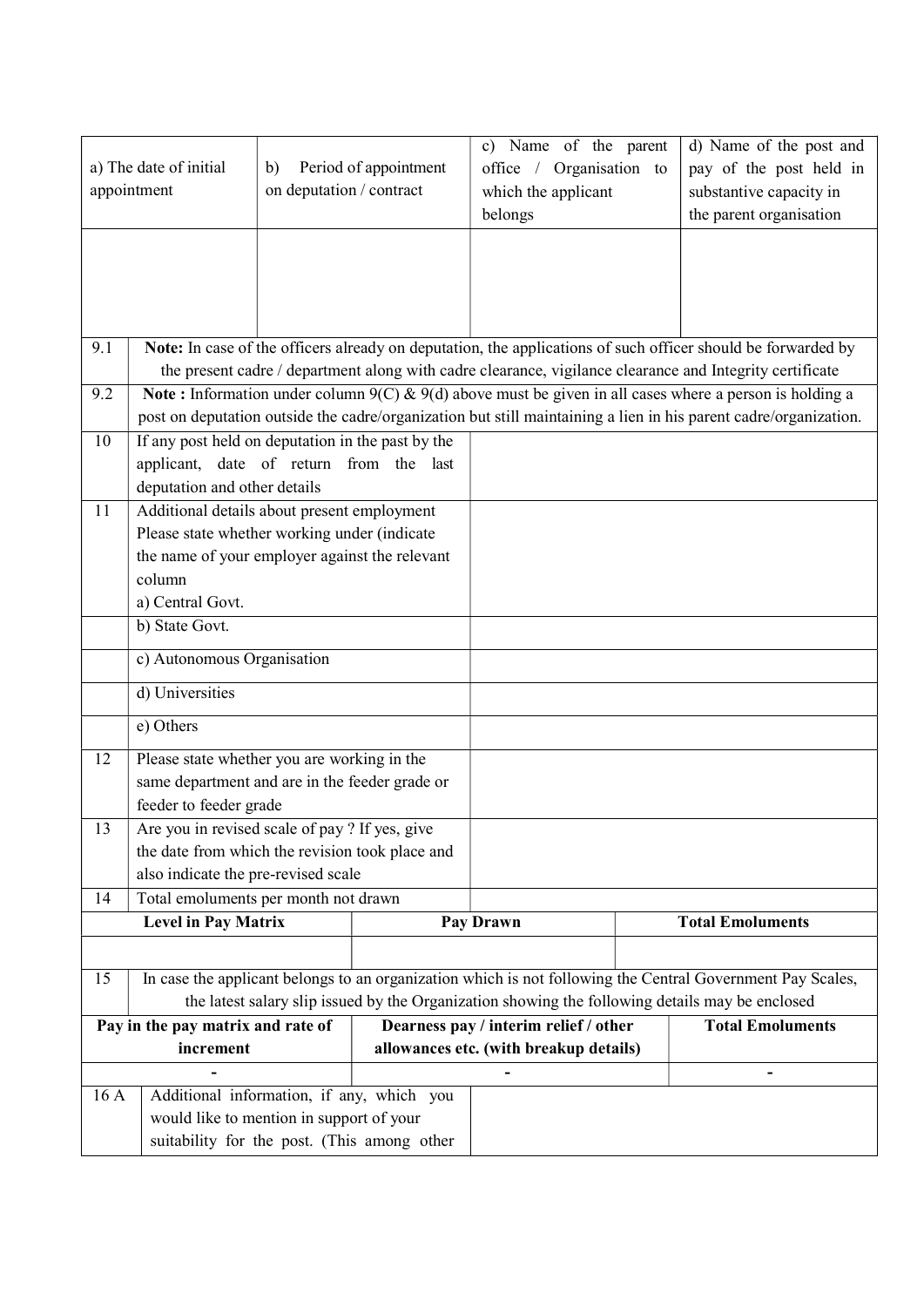|     | things may provide information with regard                 |  |
|-----|------------------------------------------------------------|--|
|     | to (i) additional academic qualifications (ii)             |  |
|     | professional<br>training<br>and<br>(iii)<br>work           |  |
|     | experience over and above prescribed in the                |  |
|     | Vacancy circular / Advertisement                           |  |
|     | Note: Enclose a separate sheet, if space is                |  |
|     | insufficient                                               |  |
| 16B | Achievements                                               |  |
|     | The candidates are requested to indicate                   |  |
|     | information with regard to :-                              |  |
|     | Research publications and reports<br>(i)                   |  |
|     | and special projects                                       |  |
|     | Awards / Scholarship/Official<br>(ii)                      |  |
|     | appreciation<br>Affiliation with the professional<br>(iii) |  |
|     | bodies / Institutions / societies                          |  |
|     | and                                                        |  |
|     | Parents registered in own name or<br>(iv)                  |  |
|     | achieved for the organization                              |  |
| 17  | Any other information<br>(v)                               |  |
|     | Please state whether you are applying for                  |  |
|     | $(ISTC)$ / Absorption /Re-<br>deputation                   |  |
|     | employment basis. (Officers under Central /                |  |
|     | Govts.<br>Are<br>only<br>eligible<br>State<br>for          |  |
|     | "Absorption".<br>Candidates<br>of<br>non-                  |  |
|     | Government organization are eligible only                  |  |
|     | for short term contract.                                   |  |
| 18  | Whether belongs to SC/ST                                   |  |
|     |                                                            |  |

I have carefully gone through the vacancy circular / advertisement and I am well aware that the Curriculum Vitae duly supported by documents submitted by me will also be assessed by the selection committee at the time of selection for the post. The information / details provided by me are correct and true to the best of my knowledge and no material fact having a bearing on my selection has been suppressed / withheld.

Signature of the Candidate

Date :.... Present Address :

Mob. : E-Mail :